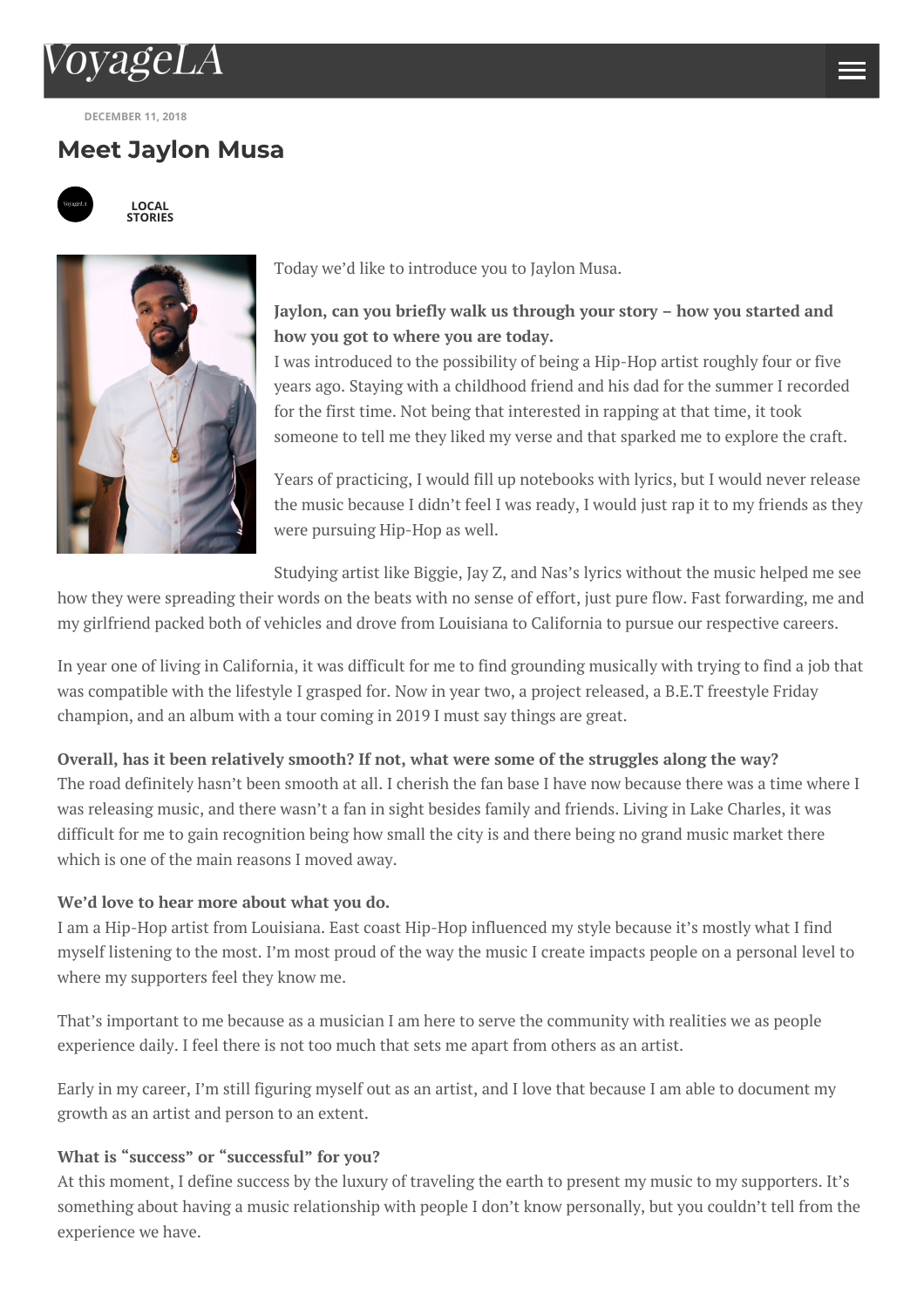Usually, I create the music and step away from it and come back to it to see how it makes me feel, and then I present it to my audience to see how It makes them feel.

## **Contact Info:**

- **Website: [www.jaylonmusa.com](http://www.jaylonmusa.com)**
- **Instagram: [www.instagram.com/jaylonmusa](http://www.instagram.com/jaylonmusa)**
- **Facebook: [www.facebook.com/jaylonmusa](http://www.facebook.com/jaylonmusa)**
- **Twitter: [www.twitter.com/jaylonmusa](http://www.twitter.com/jaylonmusa)**



**[Getting](http://la.voyagegems.co/) in touch**: VoyageLA is built on recommendations from the community; it's how we uncover hidden gems, so if you know someone who deserves recognition please let us know **[here](http://la.voyagegems.co/)**.

#### **RELATED ITEMS**



Your email address will not be published. Required fields are marked **\***

Comment

| Name *  |  |  |
|---------|--|--|
|         |  |  |
| Email * |  |  |
|         |  |  |
|         |  |  |
| Website |  |  |
|         |  |  |

**Post Comment**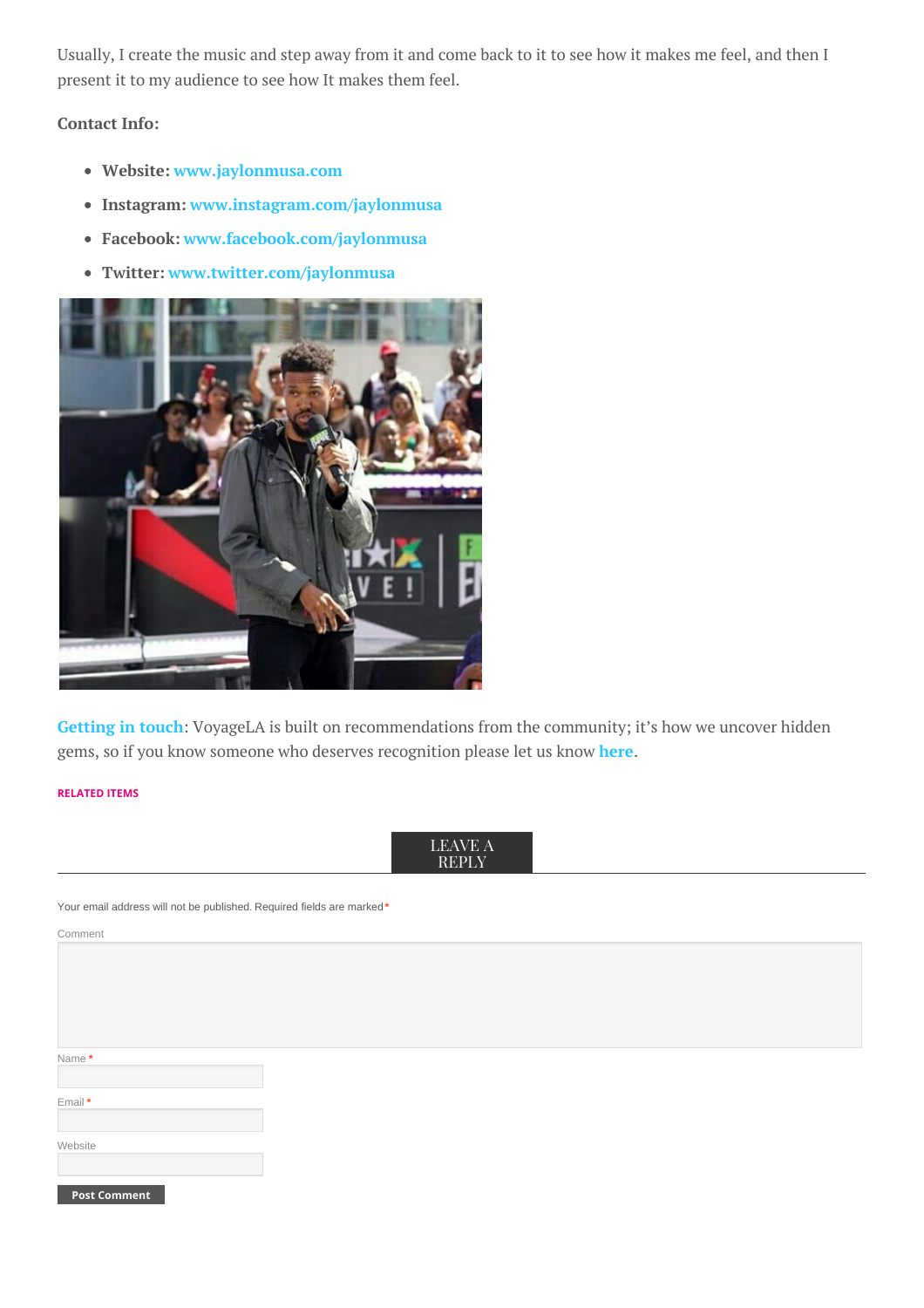#### POPULAR



**HIDDEN GEMS: LOCAL BUSINESSES & CREATIVES YOU SHOULD KNOW**



**THE TRAILBLAZERS: REWRITING THE NARRATIVE**



**LA'S MOST INSPIRING STORIES**



**THE MAKING OF A QUEEN**



**PORTRAITS OF THE VALLEY**



**THE THOUGHT-PROVOKERS: CELEBRATING ARTISTS & CREATIVES**



MORE IN

**HIDDEN GEMS: LOCAL [BUSINESSES](http://voyagela.com/2019/10/15/hidden-gems-local-businesses-creatives-know/) & CREATIVES YOU SHOULD KNOW**



**THE [TRAILBLAZERS:](http://voyagela.com/2019/10/15/trailblazers-rewriting-narrative/) REWRITING THE NARRATIVE**

**LA'S MOST [INSPIRING](http://voyagela.com/2019/10/14/las-most-inspiring-stories/) STORIES**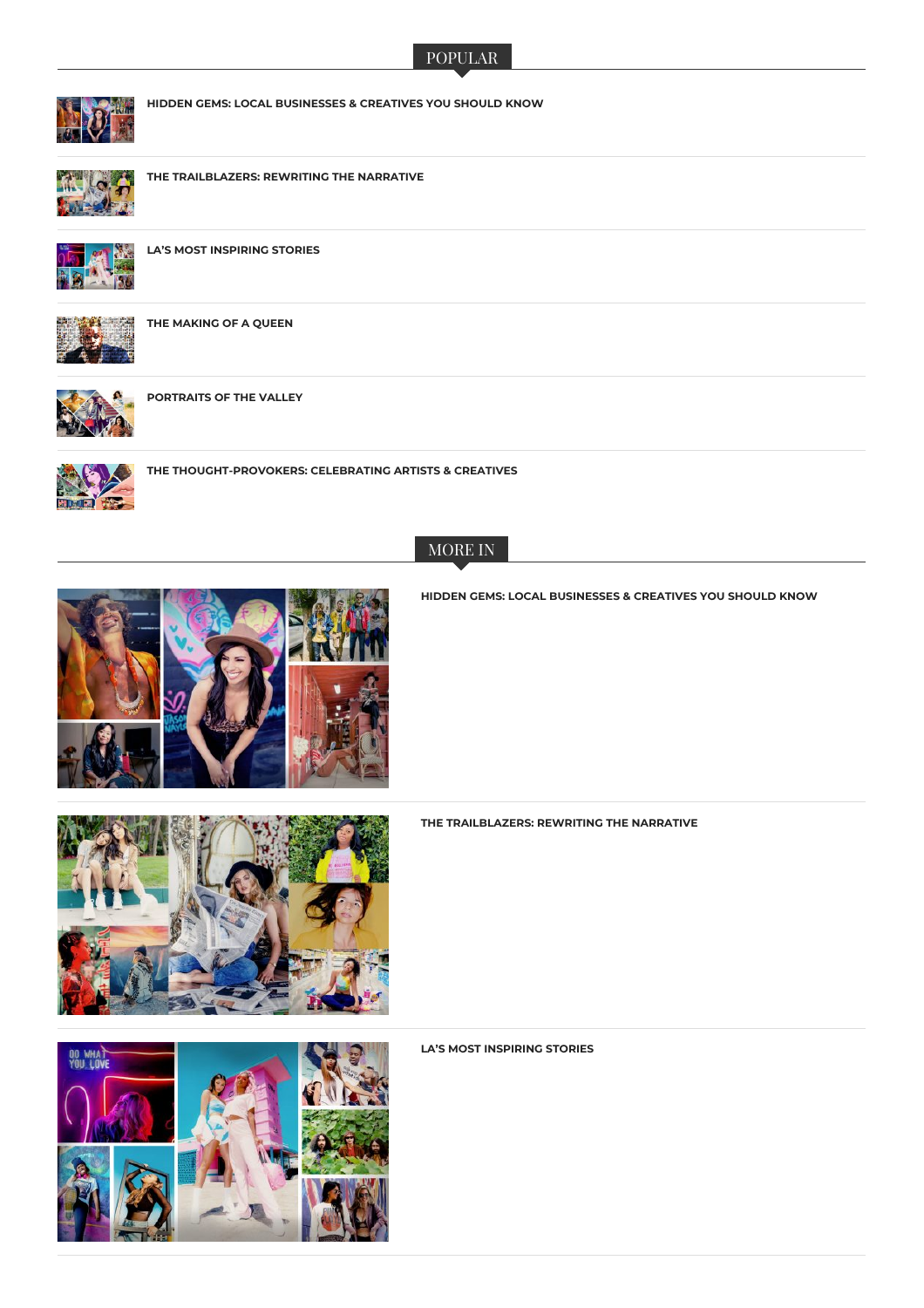



#### **[PORTRAITS](http://voyagela.com/2019/10/10/portraits-of-the-valley/) OF THE VALLEY**



**THE [THOUGHT-PROVOKERS:](http://voyagela.com/2019/10/10/thought-provokers-celebrating-la-artists-creatives/) CELEBRATING ARTISTS & CREATIVES**



#### **PORTRAITS OF [HOLLYWOOD](http://voyagela.com/2019/10/10/portraits-of-hollywood/)**



**WHAT'S THE MOST [IMPORTANT](http://voyagela.com/2019/09/19/whats-important-lesson-youve-learned-along-journey/) LESSON YOU'VE LEARNED ALONG YOUR JOURNEY?**